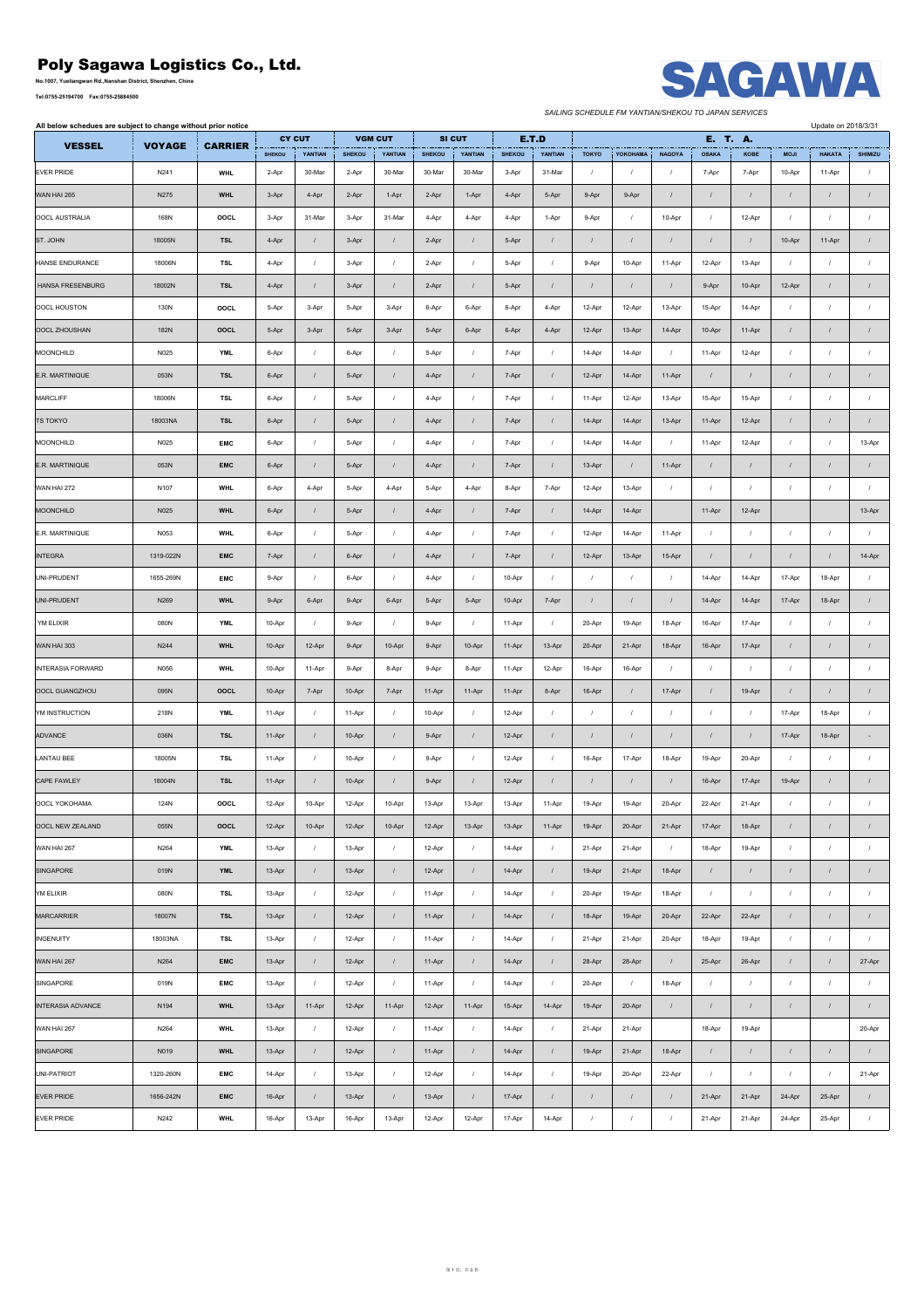## **Poly Sagawa Logistics Co., Ltd.**

**No.1007, Yueliangwan Rd.,Nanshan District, Shenzhen, China**





*SAILING SCHEDULE FM YANTIAN/SHEKOU TO JAPAN SERVICES*

| All below schedues are subject to change without prior notice |               |                |               |                  |               |                  |               |            |               |                  |              |            |               |              |          |                  | Update on 2018/3/31 |                           |
|---------------------------------------------------------------|---------------|----------------|---------------|------------------|---------------|------------------|---------------|------------|---------------|------------------|--------------|------------|---------------|--------------|----------|------------------|---------------------|---------------------------|
| <b>VESSEL</b>                                                 | <b>VOYAGE</b> | <b>CARRIER</b> |               | <b>CY CUT</b>    |               | <b>VGM CUT</b>   |               | SI CUT     | <b>E.T.D</b>  |                  |              |            |               | E. T. A.     |          |                  |                     |                           |
|                                                               |               |                | <b>SHEKOU</b> | YANTIAN          | <b>SHEKOU</b> | YANTIAN          | <b>SHEKOU</b> | YANTIAN    | <b>SHEKOU</b> | YANTIAN          | <b>TOKYO</b> | YOKOHAMA   | <b>NAGOYA</b> | <b>OSAKA</b> | KOBE     | <b>MOJI</b>      | <b>HAKATA</b>       | SHIMIZU                   |
| WAN HAI 302                                                   | N222          | <b>WHL</b>     | 17-Apr        | 19-Apr           | 16-Apr        | 17-Apr           | 16-Apr        | 17-Apr     | 18-Apr        | 20-Apr           | 27-Apr       | 28-Apr     | 25-Apr        | 23-Apr       | 24-Apr   | $\prime$         | $\prime$            |                           |
| WAN HAI 262                                                   | N334          | <b>WHL</b>     | 17-Apr        | 18-Apr           | 16-Apr        | 15-Apr           | 16-Apr        | 15-Apr     | 18-Apr        | 19-Apr           | 23-Apr       | 23-Apr     | $\prime$      | $\sqrt{ }$   | $\prime$ | $\prime$         | $\prime$            | $\prime$                  |
| OOCL NAGOYA                                                   | 103N          | OOCL           | 17-Apr        | 14-Apr           | 17-Apr        | 14-Apr           | 18-Apr        | 18-Apr     | 18-Apr        | 15-Apr           | 23-Apr       | $\cal I$   | 24-Apr        | $\sqrt{ }$   | 26-Apr   | $\prime$         | $\prime$            | $\cal I$                  |
| HANSA MEERSBURG                                               | 282TVNCNC     | <b>YML</b>     | 18-Apr        | $\cal I$         | 18-Apr        | $\sqrt{ }$       | 17-Apr        | $\cal I$   | 19-Apr        | $\cal I$         | $\sqrt{ }$   | $\cal I$   | $\sqrt{ }$    | 23-Apr       | 24-Apr   | $\boldsymbol{I}$ | $\prime$            | $\ensuremath{\mathit{1}}$ |
| ST. JOHN                                                      | 18006N        | <b>TSL</b>     | 18-Apr        | $\prime$         | 17-Apr        | $\cal I$         | 16-Apr        | $\prime$   | 19-Apr        | $\prime$         | $\prime$     | $\sqrt{ }$ | $\prime$      | $\sqrt{ }$   | $\prime$ | 24-Apr           | 25-Apr              | $\prime$                  |
|                                                               |               |                |               |                  |               |                  |               |            |               |                  |              |            |               |              |          |                  |                     |                           |
| LANTAU BRIDE                                                  | 18008N        | TSL            | 18-Apr        | $\cal I$         | 17-Apr        | $\overline{I}$   | 16-Apr        | $\prime$   | 19-Apr        | $\sqrt{2}$       | 23-Apr       | 24-Apr     | 25-Apr        | 26-Apr       | 27-Apr   | $\prime$         | $\prime$            | $\prime$                  |
| <b>HANSA MEERSBURG</b>                                        | <b>282TVN</b> | <b>TSL</b>     | 18-Apr        | $\prime$         | 17-Apr        | $\prime$         | 16-Apr        | $\prime$   | 19-Apr        | $\prime$         | $\prime$     | $\prime$   | $\prime$      | 23-Apr       | 24-Apr   | 26-Apr           | $\prime$            | $\prime$                  |
| OOCL HOUSTON                                                  | 131N          | OOCL           | 19-Apr        | 17-Apr           | 19-Apr        | 17-Apr           | 20-Apr        | 20-Apr     | 20-Apr        | 18-Apr           | 26-Apr       | 26-Apr     | 27-Apr        | 29-Apr       | 28-Apr   | $\prime$         | $\prime$            | $\sqrt{ }$                |
| OOCL BRISBANE                                                 | 156N          | OOCL           | 19-Apr        | 17-Apr           | 19-Apr        | 17-Apr           | 19-Apr        | 20-Apr     | 20-Apr        | 18-Apr           | 26-Apr       | 27-Apr     | 28-Apr        | 24-Apr       | 25-Apr   | $\prime$         | $\prime$            | $\cal I$                  |
| WAN HAI 266                                                   | N391          | <b>YML</b>     | 20-Apr        | $\prime$         | 20-Apr        | $\prime$         | 19-Apr        | $\prime$   | 21-Apr        | $\sqrt{2}$       | 28-Apr       | 28-Apr     | $\sqrt{ }$    | 25-Apr       | 26-Apr   | $\prime$         | $\prime$            | $\prime$                  |
| E.R. MARTINIQUE                                               | 054N          | <b>YML</b>     | 20-Apr        | $\prime$         | 20-Apr        | $\prime$         | 19-Apr        | $\prime$   | 21-Apr        | $\sqrt{ }$       | 26-Apr       | 28-Apr     | 25-Apr        | $\sqrt{ }$   | $\prime$ | $\prime$         | $\prime$            | $\sqrt{ }$                |
| E.R. MARTINIQUE                                               | 054N          | TSL            | 20-Apr        | $\cal I$         | 19-Apr        | $\cal I$         | 18-Apr        | $\prime$   | 21-Apr        | $\sqrt{2}$       | 26-Apr       | 28-Apr     | 25-Apr        | $\prime$     | $\prime$ | $\prime$         | $\prime$            |                           |
|                                                               |               |                |               |                  |               |                  |               |            |               |                  |              |            |               |              |          |                  |                     | $\overline{1}$            |
| <b>MARCLIFF</b>                                               | 18007N        | <b>TSL</b>     | 20-Apr        | $\cal I$         | 19-Apr        | $\cal I$         | 18-Apr        | $\prime$   | 21-Apr        | $\sqrt{2}$       | 25-Apr       | 26-Apr     | 27-Apr        | 29-Apr       | 29-Apr   | $\prime$         | $\prime$            |                           |
| <b>TS BANGKOK</b>                                             | 18004NA       | <b>TSL</b>     | 20-Apr        | $\prime$         | 19-Apr        | $\overline{I}$   | 18-Apr        | $\sqrt{ }$ | 21-Apr        | $\sqrt{ }$       | 28-Apr       | 28-Apr     | 27-Apr        | 25-Apr       | 26-Apr   | $\prime$         | $\prime$            | $\overline{1}$            |
| WAN HAI 266                                                   | N391          | <b>EMC</b>     | 20-Apr        | $\sqrt{ }$       | 19-Apr        | $\cal I$         | 18-Apr        | $\prime$   | 21-Apr        | $\sqrt{ }$       | 5-May        | 5-May      | $\sqrt{ }$    | 2-May        | 3-May    | $\prime$         | $\cal I$            | 4-May                     |
| E.R. MARTINIQUE                                               | 054N          | <b>EMC</b>     | 20-Apr        | $\prime$         | 19-Apr        | $\prime$         | 18-Apr        | $\sqrt{ }$ | 21-Apr        | $\prime$         | 27-Apr       | $\prime$   | 25-Apr        | $\sqrt{ }$   | $\prime$ | $\prime$         | $\prime$            | $\sqrt{ }$                |
| WAN HAI 271                                                   | N112          | <b>WHL</b>     | 20-Apr        | 18-Apr           | 19-Apr        | 18-Apr           | 19-Apr        | 18-Apr     | 22-Apr        | 21-Apr           | 26-Apr       | 27-Apr     | $\prime$      | $\prime$     | $\prime$ | $\prime$         | $\cal I$            | $\boldsymbol{I}$          |
| WAN HAI 266                                                   | N391          | <b>WHL</b>     | 20-Apr        | $\cal I$         | 19-Apr        | $\cal I$         | 18-Apr        | $\cal I$   | 21-Apr        | $\cal I$         | 28-Apr       | 28-Apr     |               | 25-Apr       | 26-Apr   |                  |                     | 27-Apr                    |
| E.R. MARTINIQUE                                               | N054          | <b>WHL</b>     | 20-Apr        | $\prime$         | 19-Apr        | $\overline{I}$   | 18-Apr        | $\prime$   | 21-Apr        | $\prime$         | 26-Apr       | 28-Apr     | 25-Apr        | $\prime$     | $\prime$ | $\prime$         | $\prime$            | $\prime$                  |
|                                                               |               |                |               | $\sqrt{ }$       |               | $\overline{I}$   |               |            |               |                  |              |            |               |              |          |                  |                     |                           |
| <b>EVER PEARL</b>                                             | 1321-259N     | <b>EMC</b>     | 21-Apr        |                  | 20-Apr        |                  | 19-Apr        | $\sqrt{ }$ | 21-Apr        | $\prime$         | 26-Apr       | 27-Apr     | 29-Apr        | $\sqrt{ }$   | $\prime$ | $\prime$         | $\prime$            | 28-Apr                    |
| UNI-PRUDENT                                                   | 1657-270N     | <b>EMC</b>     | 23-Apr        | $\prime$         | 20-Apr        | $\overline{I}$   | 20-Apr        | $\prime$   | 24-Apr        | $\prime$         | $\sqrt{ }$   | $\cal I$   | $\prime$      | 28-Apr       | 28-Apr   | 1-May            | 2-May               | $\cal I$                  |
| UNI-PRUDENT                                                   | N270          | <b>WHL</b>     | 23-Apr        | 20-Apr           | 23-Apr        | 20-Apr           | 19-Apr        | 19-Apr     | 24-Apr        | 21-Apr           | $\prime$     | $\cal I$   | $\prime$      | 28-Apr       | 28-Apr   | 1-May            | 2-May               | $\prime$                  |
| WAN HAI 265                                                   | N276          | <b>WHL</b>     | 24-Apr        | 25-Apr           | 23-Apr        | 22-Apr           | 23-Apr        | 22-Apr     | 25-Apr        | 26-Apr           | 30-Apr       | 30-Apr     | $\prime$      | $\sqrt{ }$   | $\prime$ | $\prime$         | $\prime$            | $\prime$                  |
| OOCL JAKARTA                                                  | 093N          | OOCL           | 24-Apr        | 21-Apr           | 24-Apr        | 21-Apr           | 25-Apr        | 25-Apr     | 25-Apr        | 22-Apr           | 30-Apr       | $\cal I$   | 1-May         | $\sqrt{ }$   | 3-May    | $\prime$         | $\prime$            |                           |
| <b>HANSA FRESENBURG</b>                                       | 18003N        | <b>YML</b>     | 25-Apr        | $\sqrt{ }$       | 25-Apr        | $\overline{I}$   | 24-Apr        | $\prime$   | 26-Apr        | $\prime$         | $\sqrt{ }$   | $\cal I$   | $\prime$      | 30-Apr       | 1-May    | $\prime$         | $\cal I$            | $\overline{1}$            |
| ADVANCE                                                       | 037N          | <b>TSL</b>     | 25-Apr        | $\prime$         | 24-Apr        | $\overline{1}$   | 23-Apr        | $\sqrt{ }$ | 26-Apr        | $\prime$         | $\prime$     | $\sqrt{ }$ | $\prime$      | $\prime$     | $\prime$ | 1-May            | 2-May               |                           |
| HANSE ENDURANCE                                               | 18007N        | <b>TSL</b>     |               | $\sqrt{ }$       |               | $\cal I$         |               | $\prime$   |               |                  | 30-Apr       | 1-May      |               |              | 4-May    |                  | $\cal I$            | $\cal I$                  |
|                                                               |               |                | 25-Apr        |                  | 24-Apr        |                  | 23-Apr        |            | 26-Apr        | $\sqrt{2}$       |              |            | 2-May         | 3-May        |          | $\prime$         |                     |                           |
| HANSA FRESENBURG                                              | 18003N        | TSL            | 25-Apr        | $\prime$         | 24-Apr        | $\prime$         | 23-Apr        | $\prime$   | 26-Apr        | $\sqrt{ }$       | $\sqrt{ }$   | $\sqrt{ }$ | $\sqrt{ }$    | 30-Apr       | 1-May    | 3-May            | $\prime$            | $\sqrt{ }$                |
| <b>OOCL YOKOHAMA</b>                                          | 125N          | <b>OOCL</b>    | 26-Apr        | 24-Apr           | 26-Apr        | 24-Apr           | 27-Apr        | 27-Apr     | 27-Apr        | 25-Apr           | 3-May        | 3-May      | 4-May         | 6-May        | 5-May    | $\prime$         | $\prime$            |                           |
| OOCL ZHOUSHAN                                                 | 183N          | OOCL           | 26-Apr        | 24-Apr           | 26-Apr        | 24-Apr           | 26-Apr        | 27-Apr     | 27-Apr        | 25-Apr           | 3-May        | 4-May      | 5-May         | 1-May        | 2-May    | $\boldsymbol{I}$ | $\cal I$            | $\prime$                  |
| <b>MOONCHILD</b>                                              | N026          | <b>YML</b>     | 27-Apr        | $\prime$         | 27-Apr        | $\cal I$         | 26-Apr        | $\prime$   | 28-Apr        | $\sqrt{2}$       | 5-May        | 5-May      | $\prime$      | 2-May        | 3-May    | $\prime$         | $\prime$            | $\boldsymbol{I}$          |
| SINGAPORE                                                     | 020N          | <b>YML</b>     | 27-Apr        | $\cal I$         | 27-Apr        | $\overline{1}$   | 26-Apr        | $\cal I$   | 28-Apr        | $\cal I$         | 3-May        | 5-May      | 2-May         | $\sqrt{ }$   | $\prime$ | $\boldsymbol{I}$ | $\prime$            | $\sqrt{ }$                |
| SINGAPORE                                                     | 020N          | <b>TSL</b>     | 27-Apr        | $\prime$         | 26-Apr        | $\sqrt{ }$       | 25-Apr        | $\prime$   | 28-Apr        | $\sqrt{2}$       | 3-May        | 5-May      | 2-May         | $\sqrt{ }$   | $\prime$ | $\prime$         | $\cal I$            | $\boldsymbol{I}$          |
| MARCARRIER                                                    | 18008N        | TSL            | 27-Apr        | $\cal I$         | 26-Apr        | $\prime$         | 25-Apr        | $\cal I$   | 28-Apr        | $\cal I$         | 2-May        | 3-May      | 4-May         | 6-May        | 6-May    | $\boldsymbol{I}$ | $\prime$            | $\prime$                  |
| <b>TS KAOHSIUNG</b>                                           | 18004NA       | <b>TSL</b>     |               |                  |               |                  |               |            |               |                  |              | 5-May      |               |              |          |                  | $\cal I$            |                           |
|                                                               |               |                | 27-Apr        | $\prime$         | 26-Apr        | $\cal I$         | 25-Apr        | $\cal I$   | 28-Apr        | $\cal I$         | 5-May        |            | 4-May         | 2-May        | 3-May    | $\prime$         |                     | $\prime$                  |
| MOONCHILD                                                     | N026          | <b>EMC</b>     | 27-Apr        | $\cal I$         | 26-Apr        | $\cal I$         | 25-Apr        | $\sqrt{ }$ | 28-Apr        | $\cal I$         | 12-May       | 12-May     | $\sqrt{ }$    | 9-May        | 10-May   | $\prime$         | $\sqrt{ }$          | 11-May                    |
| SINGAPORE                                                     | 020N          | <b>EMC</b>     | 27-Apr        | $\prime$         | 26-Apr        | $\cal I$         | 25-Apr        | $\prime$   | 28-Apr        | $\cal I$         | 3-May        | $\cal I$   | 2-May         | $\sqrt{ }$   | $\prime$ | $\prime$         | $\cal I$            | $\cal I$                  |
| WAN HAI 272                                                   | N108          | <b>WHL</b>     | 27-Apr        | 25-Apr           | 26-Apr        | 25-Apr           | 26-Apr        | 25-Apr     | 29-Apr        | 28-Apr           | 3-May        | 4-May      | $\prime$      | $\sqrt{ }$   | $\prime$ | $\prime$         | $\prime$            | $\prime$                  |
| MOONCHILD                                                     | N026          | <b>WHL</b>     | 27-Apr        | $\prime$         | 26-Apr        | $\sqrt{ }$       | 25-Apr        | $\cal I$   | 28-Apr        | $\prime$         | 5-May        | 5-May      |               | 2-May        | 3-May    |                  |                     | 4-May                     |
| SINGAPORE                                                     | N020          | <b>WHL</b>     | 27-Apr        | $\prime$         | 26-Apr        | $\cal I$         | 25-Apr        | $\cal I$   | 28-Apr        | $\cal I$         | 3-May        | 5-May      | 2-May         | $\cal I$     | $\prime$ | $\boldsymbol{I}$ | $\cal I$            | $\prime$                  |
| <b>INTEGRA</b>                                                | 1322-023N     | <b>EMC</b>     | 28-Apr        | $\prime$         | 27-Apr        | $\cal I$         | 26-Apr        | $\cal I$   | 28-Apr        | $\sqrt{2}$       | 3-May        | 4-May      | 6-May         | $\sqrt{ }$   | $\prime$ | $\boldsymbol{I}$ | $\prime$            | 5-May                     |
| <b>EVER PRIDE</b>                                             | 1658-243N     | <b>EMC</b>     | 30-Apr        | $\cal I$         | 27-Apr        | $\boldsymbol{I}$ | 27-Apr        | $\sqrt{ }$ | 1-May         | $\cal I$         | $\cal I$     | $\cal I$   | $\sqrt{ }$    | 5-May        | 5-May    | 8-May            | 9-May               | $\cal I$                  |
|                                                               |               |                |               |                  |               |                  |               |            |               |                  |              |            |               |              |          |                  |                     |                           |
| <b>EVER PRIDE</b>                                             | N243          | <b>WHL</b>     | 30-Apr        | 27-Apr           | 30-Apr        | 27-Apr           | 26-Apr        | 26-Apr     | 1-May         | 28-Apr           | $\prime$     | $\sqrt{ }$ | $\prime$      | 5-May        | 5-May    | 8-May            | 9-May               | $\boldsymbol{I}$          |
| WAN HAI 307                                                   | N305          | <b>WHL</b>     | 1-May         | 3-May            | 30-Apr        | 1-May            | 30-Apr        | 1-May      | 2-May         | 4-May            | 11-May       | 12-May     | 9-May         | 7-May        | 8-May    | $\prime$         | $\prime$            | $\sqrt{ }$                |
| OOCL AUSTRALIA                                                | 169N          | OOCL           | 1-May         | 28-Apr           | 1-May         | 28-Apr           | 2-May         | 2-May      | 2-May         | 29-Apr           | 7-May        | $\sqrt{ }$ | 8-May         | $\prime$     | 10-May   | $\prime$         | $\prime$            | $\boldsymbol{I}$          |
| CAPE FAWLEY                                                   | 18005N        | <b>YML</b>     | 2-May         | $\boldsymbol{I}$ | 2-May         | $\cal I$         | 1-May         | $\cal I$   | 3-May         | $\boldsymbol{I}$ | $\cal I$     | $\cal I$   | $\sqrt{ }$    | 7-May        | 8-May    | $\boldsymbol{I}$ | $\boldsymbol{I}$    | $\prime$                  |